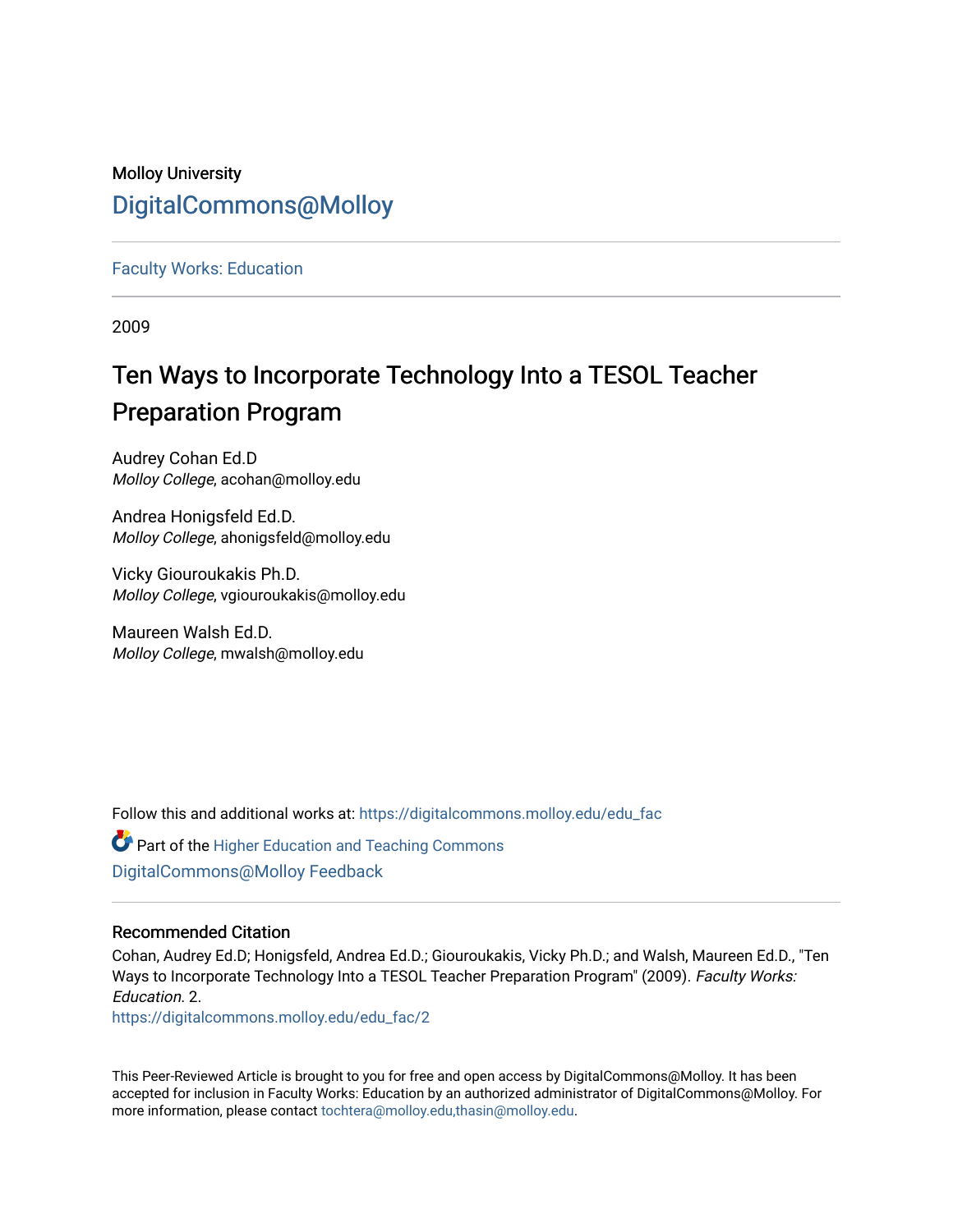## **Ten Ways to Incorporate Technology Into a TESOL Teacher Preparation Program**

Andrea Honigsfeld, Vicky Giouroukakis, Audrey Cohan, and Maureen Walsh *Molloy College* 

#### **Abstract**

A comprehensive approach for integrating technology into a TESOL teacher preparation program is described. Ten specific ways to assure constructivist technology use in teacher education are highlighted. These techniques have been synthesized into a compact model with three pillars: (a) electronic assessment system (e-portfolios for individual assessment and program evaluation), (b) teacher candidates' technology-based course assignments and performances, and (c) Web-based instruction and communication. The authors claim that within this three-pronged model flexibility of implementation is key to success for preservice and in-service teachers.

Our classes should not be merely lights and bells and whistles. As instructors, we must not succumb to the march of new technology…without clearly understanding what is needed and then how to use it. (Libby, 2006, p. 2)

The research agenda of the organization Teachers of English to Speakers of Other Languages (TESOL, 2004) highlighted three priorities related to the teacher practices for English language learners (ELLs), which may be applicable to other students from nonmainstream backgrounds. These three major areas are (a) "research that approaches English language learning as a system that requires planning, coordination of human and material resources, and continuous assessment on either a macro- or microlevel" (¶ 17), (b) "research that views English language learning as a process of individual change built on cognition, the linguistic environment, exposure conditions, goals for the future, and perceptions of self-agency" (¶ 22)**,** and (c) "research on English language learning as a sociopolitical activity." (¶ 26). Within the first priority, four subcategories were also identified, including (a) standards used to inform instruction and assessment, (b) the impact of teacher cognition on language learning, (c) using technology to facilitate instruction, and (d) impact of assessment on teachers and learners.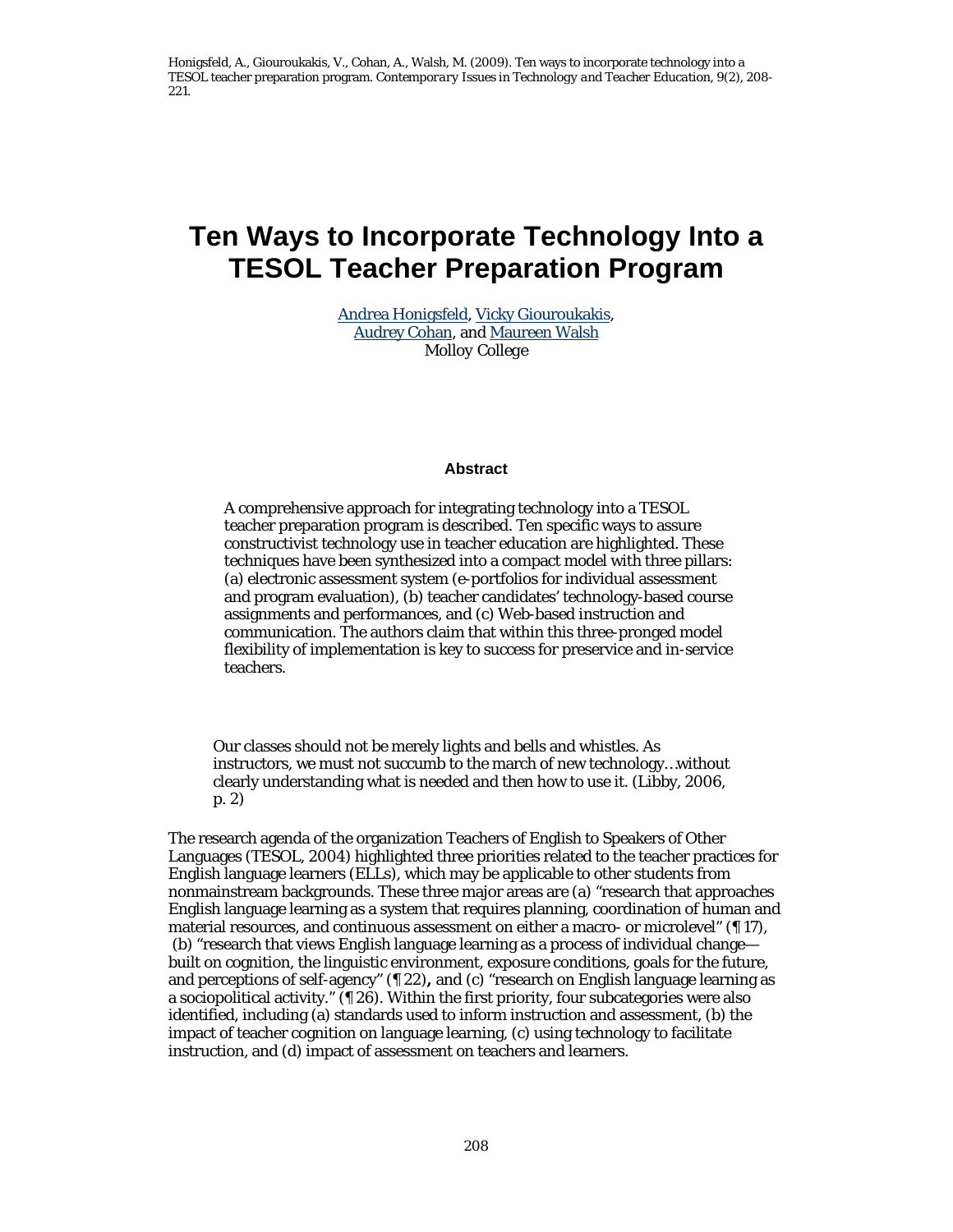Not surprisingly, research suggestions related to technology are represented extensively throughout the document addressing either how to use technology to facilitate instruction or how to use technology to examine how learners store and retrieve information. More specifically, the *TESOL Research Agenda* stated that

It is now commonly accepted that technical literacy is both a means and an end for language learning. Computers provide learners with linguistic input as well as opportunities for language practice in ways that change their competence; at the same time, greater access globally to technologically mediated communication provides many learners with real and immediate motivation. Incorporating technology into a system of language learning, however, requires a significant commitment. More research is needed that can serve as a guide for how, when, and to what degree technology should be incorporated into given contexts. (Priorities for Research on English Language Learning Section*,* ¶ 6)

Concerns about how to best teach the ELL and students from culturally diverse backgrounds have long been the focus of research studies, as well as teacher preparation resources (August & Hakuta, 1998; Cummins, 2001; Echevarria, Vogt, & Short, 2007; Ovando, Collier, & Combs, 2003; Thomas & Collier, 2002). Some studies have attempted to show a correlation between the use of technology by either teachers or students and subsequent student achievement (Egbert, Paulus, & Nakamichi, 2002; Verdugo & Belmonte, 2007), whereas other publications have described practical usage of technology in the English-as-a-second-language/bilingual classroom (Lacina, 2005; Richard, 2005).

However, few published resources specifically focus on the integration of technology in teacher preparation programs for teachers of English to speakers of other languages (also TESOL; Kassen, Lavine, Murphy-Judy, & Peters, 2007; Meskill, Mossop, DiAngelo, & Pasquale, 2002). The purpose of this article is to share our experiences with technology integration in the context of a standards-based TESOL teacher preparation program and to provide a possible model for the integration of technology into any teacher education program. The description of our experiences will include 10 ways technology is systematically incorporated into our preservice/in-service teacher preparation program, including the responsible use of computers as a tool for learning. Our model, built on these experiences, allows for a flexible combination of techniques and resources.

#### **Technology in Education**

Modern technology, the use of computers and the Internet, has become an integral part of everyday life. Youngsters of today—rightfully called the Y Generation or the Net Generation by Tapscott (1998)—have grown up on computers in a fully digital world. They search the Internet for information before they ride or walk over to the library; they create their own virtual profiles on MySpace; they view or post favorite videoclips on YouTube; they blog and chat online; they text and send photos via iPhones and Blackberries; they download music and videos onto iPods; they play virtual games; even the youngest ones can now attend to virtual pets on WebKinz or Shining Stars. Teachers of the 21st century, whether they are babyboomers or Generation X-ers, need to be prepared to educate this generation.

At Molloy College, we are dedicated to preparing a new cohort of teachers who utilize technology in a meaningful, constructivist manner to facilitate English language learning, as well as content area materials using digital resources. Some teacher candidates first have to overcome their own fear of technology or "digital anxiety" (Tapscott, 1998).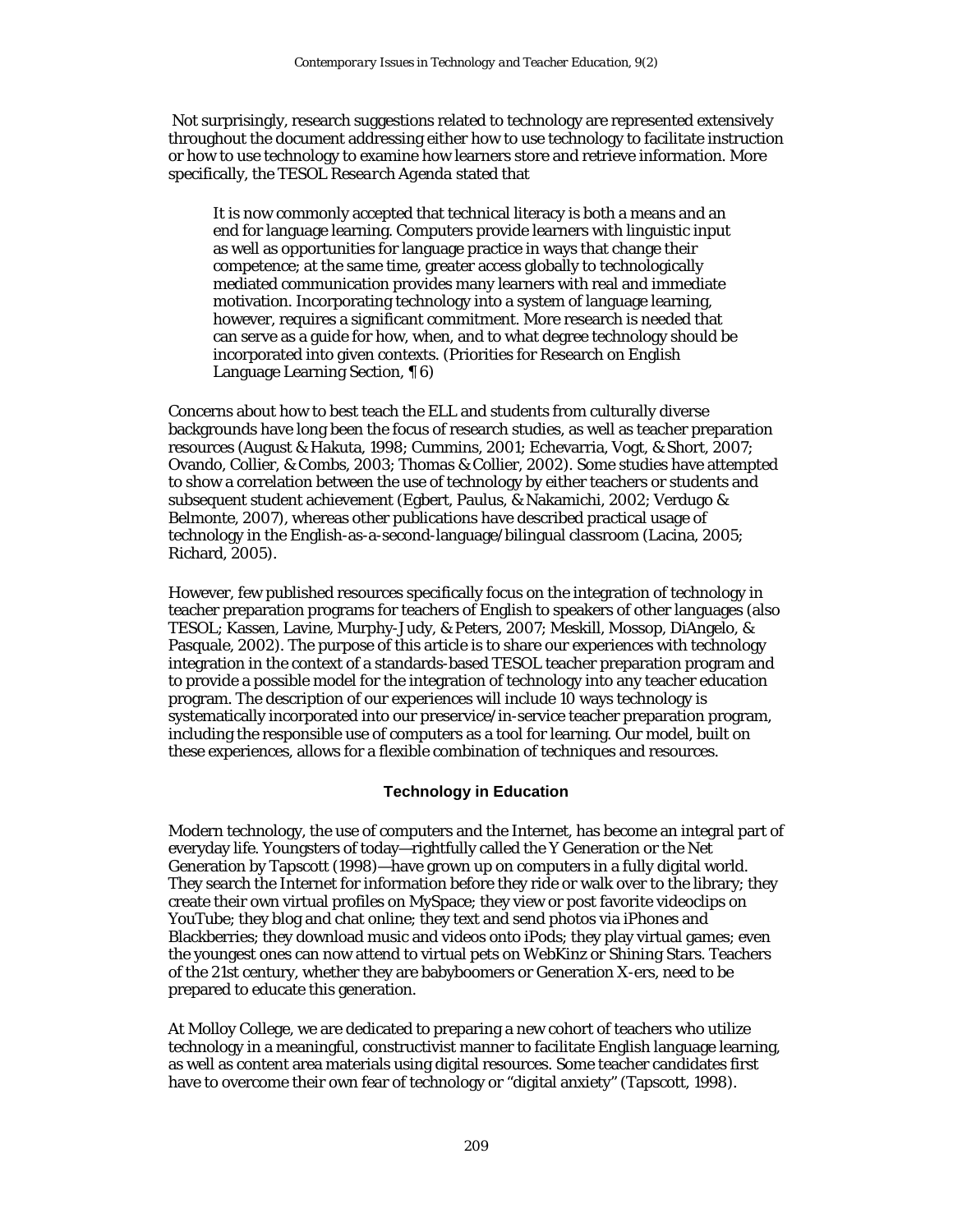Others are anxious to learn the tricks of the trade and become technologically savvy; while others yet—often coming into the field of education from the business world quickly transfer their advanced computer skills to the educational context.

We do not view technology and the use of computers within or outside the classroom as a fad or a cure-all. We strongly believe that our teacher candidates—and all future teachers—need to be trained in constructivist approaches to technology. They need to have hands-on experiences with technological tools that advance their own studies and educational and professional goals, as well as develop skills to be able to design appropriate learning activities for their students. Multiple perspectives, realistic and authentic tasks, activities and environments, self-analysis and reflection, experiential learning, and collaborative and cooperative learning are some of the themes associated with constructivist teaching and learning that we are relating to our discussion of how technology is incorporated in our teacher education programs (Murphy, 1997).

The faculty makes a concerted effort to model such activities in teacher education courses. We also engage our course participants in meaning-making, constructivist learning experiences so they can transfer the skills, knowledge, and dispositions they gain through their own studies into their current or future classrooms. For example, teacher candidates in the action research course, with the guidance of their instructor and after engaging in course assignments and class discussions, explore and develop research questions and then design a research study that incorporates technology and provides opportunities for students to use technology in authentic contexts. During and after the implementation of their action research projects they reflect on their experiences and construct their own knowledge about what technology worked or did not work in their classrooms and how it could be best used in real-life teaching contexts. Data are analyzed using various computer programs, and findings are presented using PowerPoint.

In today's standards-driven milieu, we frequently look to the standards for teachers established by national professional organizations such as the *National Educational Technology Standards* (NETS) for Teachers created by the International Society for Technology in Education (ISTE, 2000). These categories provide a framework for linking performance indicators within the Profiles for Technology Literate Students to the standards. Teachers can use these standards and profiles as guidelines for planning technology-based activities in which students achieve success in learning, communication, and life skills. These standards address the following six areas:

- 1. Teachers demonstrate a sound understanding of technology operations and concepts.
- 2. Teachers plan and design effective learning environments and experiences supported by technology.
- 3. Teachers implement curriculum plans that include methods and strategies for applying technology to maximize student learning.
- 4. Teachers apply technology to facilitate a variety of effective assessment and evaluation strategies.
- 5. Teachers use technology to enhance their productivity and professional practice.
- 6. Teachers understand the social, ethical, legal, and human issues surrounding the use of technology in PK-12 schools and apply those principles in practice.

#### **What Are Our Teacher Candidates Expected to Do?**

We have integrated a carefully designed technology component into each of our 100+ undergraduate and graduate education course outlines, including all TESOL-related courses. All undergraduate and graduate education content methodology courses require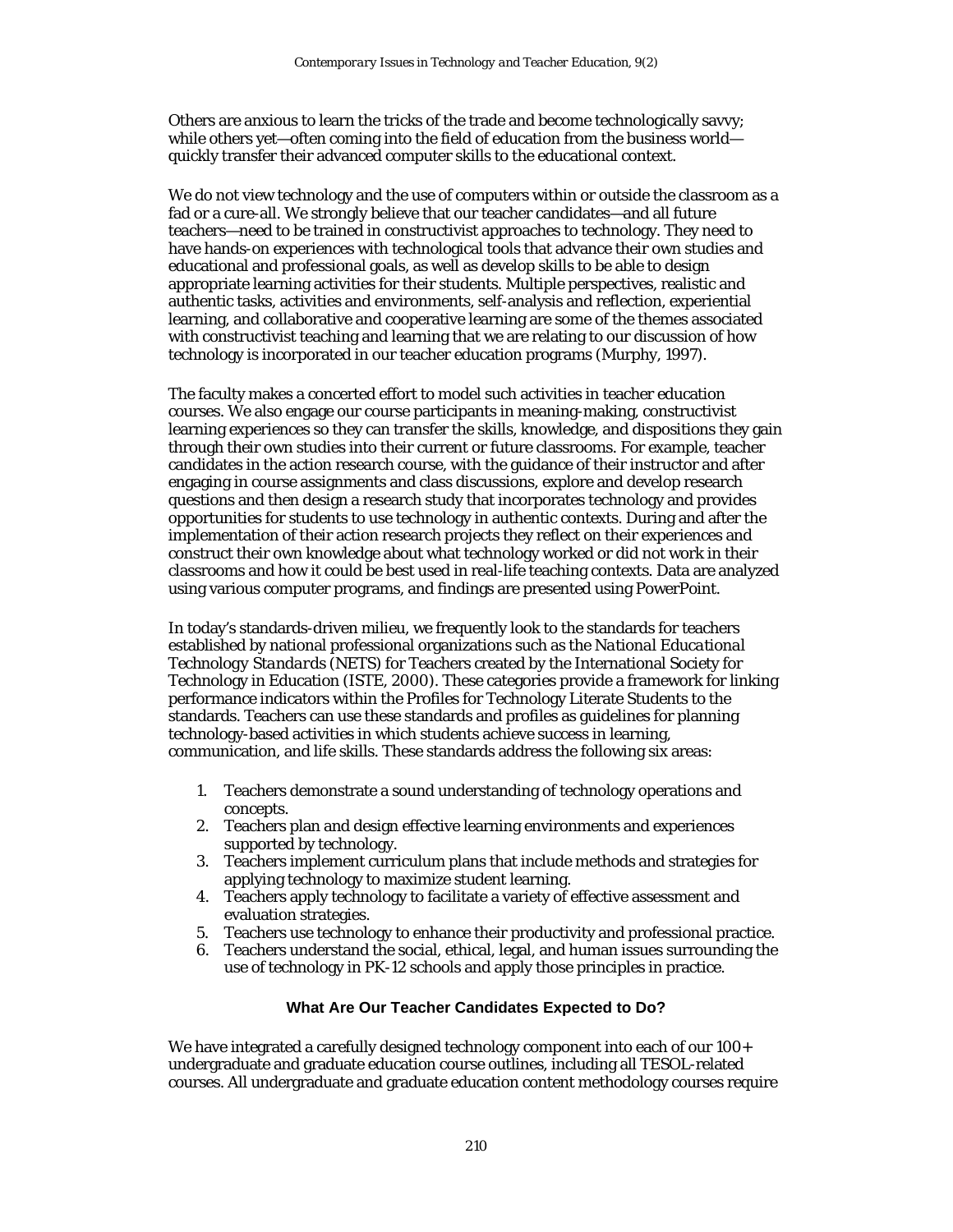teacher candidates to adapt their lesson plans to meet the needs of special learners. Given the proximity of our campus to communities with large populations of ELLs, our teacher candidates often participate in field placements in these areas that provide hands-on experiences and opportunities to learn about their linguistic requirements. These experiences prove that content area lessons and related activities must be adapted to meet their special needs. Software and translation Web sites are frequently the technology tools of choice as lesson adaptations are considered. Brainpop (http://brainpop.com/), a Web site that includes video clips related to a plethora of content area topics, is now available in Spanish, and teacher candidates have reported that it has been useful for both remediation and enrichment with native Spanish-speaking ELLs.

The technology requirement for each course is aligned with course content, New York State Learning Standards, and The Interstate New Teacher Assessment and Support Consortium teacher preparation standards (Council of Chief State School Officers, 1992). For example, a course designed to explore English language arts methodology for English language learners has the following technology statement in its syllabus:

Technology will be highlighted in this course in the following ways:

- 1. Websites related to cultural and linguistic diversity will be accessed as sources of information for lesson plans, teaching strategies, differentiated instruction, and curricular material development.
- 2. Translation websites will be utilized in the preparation of materials adapted to the first languages of ELLs.
- 3. Electronic journal articles may be used for various assignments.
- 4. Computer software adapted to the special academic needs of ELLs will be presented and evaluated in class.

In addition to this comprehensive approach to technology integration into all of our teacher education programs, there are 10 unique ways we assure constructivist technology use in the TESOL program.

#### **Ten Approaches to Technology Integration**

#### **Electronic Portfolio Assessment System**

Electronic portfolios have become common in institutions of higher education that aspire to earn national accreditation and need to collect data analytically in an electronic assessment system. Some e-portfolio companies include Chalk and Wire (http://www.chalkandwire.com), LiveText (http://college.livetext.com), and Foliotek (http://www.foliotek.com). At Molloy College e-portfolios are more than "higher education's new 'got to have it' tool—the show-and-tell platform of the millennium" (Kohn & Hibbitts, 2004, p. 7). As each candidate collects and uploads benchmark performances to a specially designated Web page of the Chalk and Wire Web site, course professors assess the work online utilizing comprehensive, analytic rubrics.

Thus, our professional education unit is able to analyze each dimension of each rubric for areas of strength and weakness, and our students may also elect to archive and expand their e-portfolios into personal/ professional Web spaces (Kohn & Hibbitts, 2004). In regard to the latter, teacher candidates are given the opportunity to self-analyze and reflect on their academic growth as they select pieces to include in their e-portfolios that represent who they are as individuals and as professionals entering the field of teaching.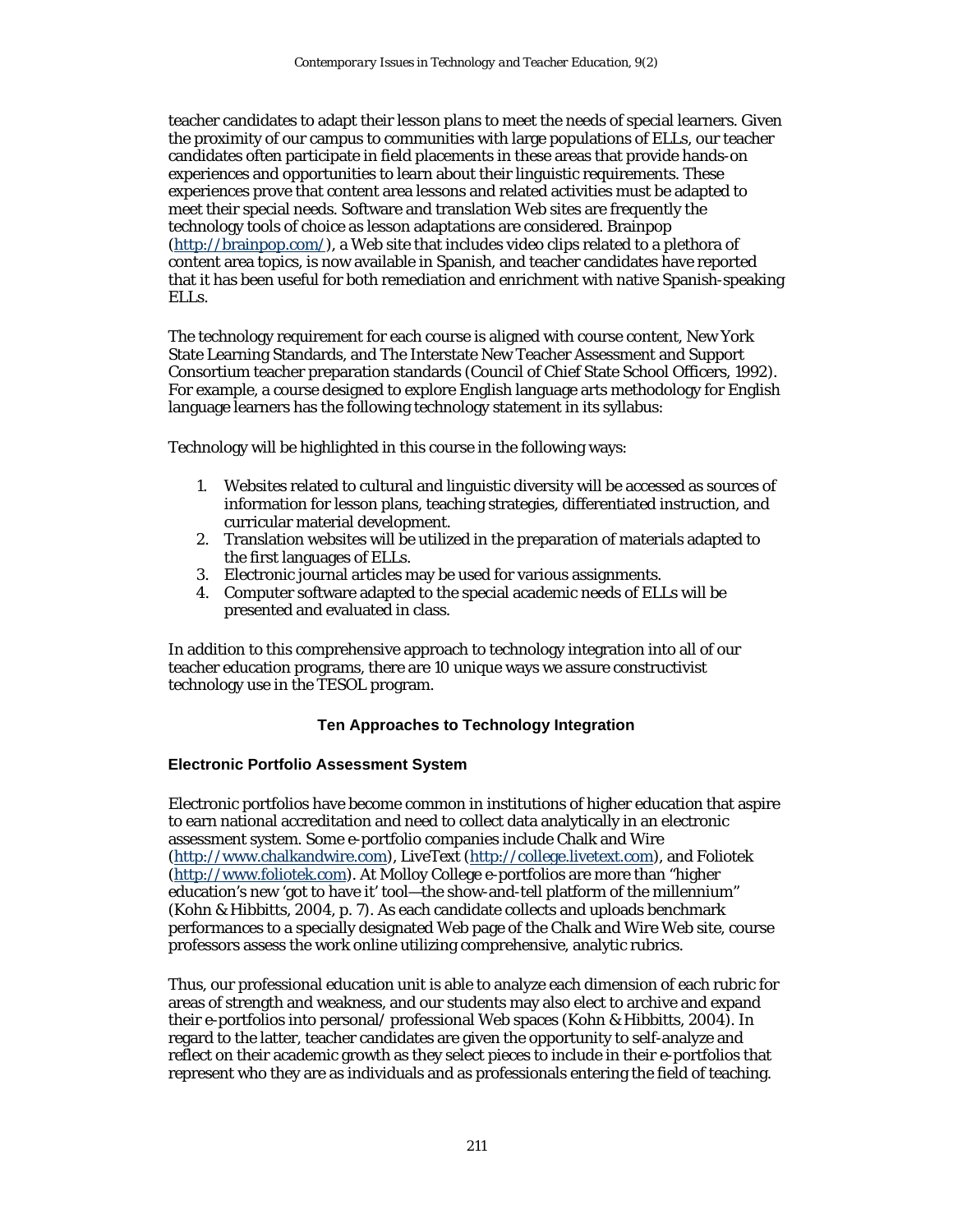#### **PowerPoint Presentations, SmartBoard Technology, and Desktop Publishing**

In all TESOL teacher preparation courses, both instructors and course participants frequently use PowerPoint presentations and SmartBoard technology either to present course content or student work. These tools allow for interesting and engaging classroom presentations. For example, in a course titled Teaching English Language Learners, teacher candidates are required to observe or interview an English-as-second language (ESL) teacher or program coordinator. When they report back to the class on the findings of these observations/interviews, they are expected to prepare multisensory presentations such as PowerPoint, preferably also using SmartBoard technology. In other cases, teacher candidates create their own brochures on ESL program field interviews by using desktop publishing software. Their findings are shared with classmates during oral presentations, and printed materials are distributed.

Teacher candidates have reported that these materials are extremely useful as they learn how various school districts organize and deliver services to ELLs. In addition to discussing the student population and the observed/interviewed teachers' instructional approaches and methodologies, they discuss the kinds of materials used and the ways instructional technology is utilized in the local school districts.

Course participants frequently report on the use of software programs such as Rosetta Stone (2006), the Living Book Series, or CD-Rom Dictionaries. Through this course, teacher candidates construct their own knowledge of how technology is used in various school districts as a medium to teach language and content effectively to ELLs. In addition, they utilize the kind of technology that they decide is the best tool to convey this information to their instructor and peers.

#### **Hybrid Course on Cultural Diversity**

"Web-based education uses the Internet and communication technologies, ranging from the Internet as a research tool to taking online classes …. Hybrid or blended courses are those that combine online components with traditional, face-to-face components" (Tallent-Runnels et al., 2006, p. 94). The course, Meeting the Needs of Culturally Diverse Students in the Inclusive Classroom*,* is a cornerstone experience in the TESOL program. It is designed to offer a comprehensive theoretical and practical overview of multicultural education. Since the course is also a core requirement in all other graduate education programs, we offer it in every semester, including both summer sessions, and have experimented with the hybrid version of it since 2004. The following is a representative sample of typical Web-based assignments that students need to tackle first on their own and then collaboratively discussing as part of their online participation.

There has been a tremendous amount of discussion about educational equity and equitable and inequitable classrooms. Everyone talks about it, but few say what it is. Your task this week is to explore the following: What is an equitable classroom? How can you tell whether a classroom is equitable? Visit the Mid-Atlantic Equity Center's website http://www.maec.org/tadocs/eqclass.html and review the checklist posted there. Based on what you have found on this website, in the Nieto (2008) text book or any other web-based or print resources you wish to consult, synthesize what educational equity is in your own words. Post your response on the Discussion Board. Make sure you read at least two classmates' responses and comment on their understanding of what educational equity is.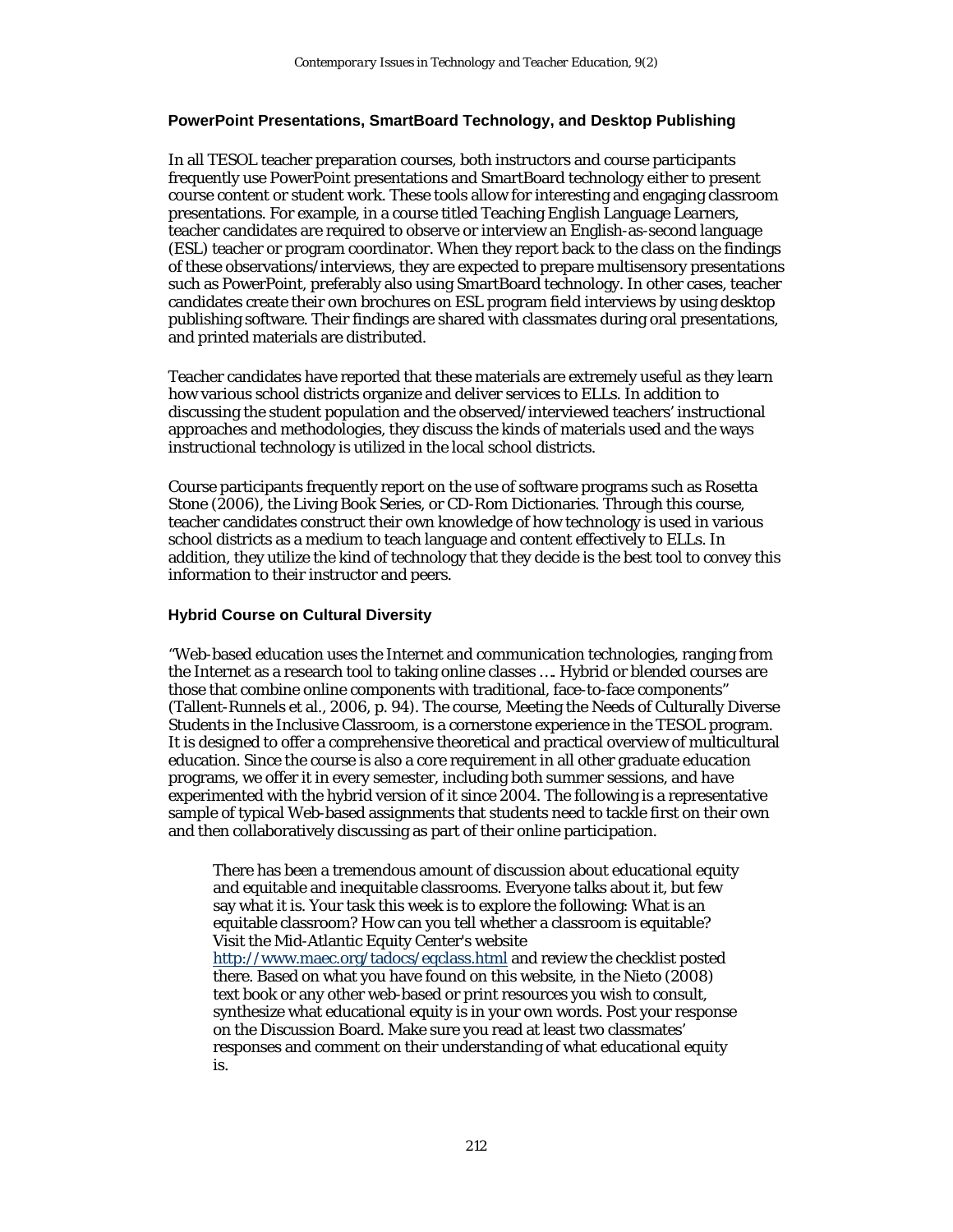By synthesizing their own interpretations of topics and sharing them with their peers, as well as commenting on their peers' interpretations of the same topics, teacher candidates experience multiple perspectives of concepts and content.

#### **Web-Based Assignments in Traditional Courses**

Web-based assignments require teacher candidates to research and evaluate assigned Web sites and select those they find most useful for the classroom. The Evaluation of a Web site assignment requires teacher candidates to evaluate assigned Web sites before they teach their students to do the same. Evaluating Web sites helps students develop the critical thinking skills they need to determine the accuracy and authenticity of Web sites they may encounter. One assignment is taken from Kathy Schrock's (n.d.) *Critical Evaluation of a Website: Secondary School Level.* Using the evaluation form, individually or in groups, teacher candidates evaluate and then rank assigned websites based on listed criteria. They focus on three parts: (a) technical and visual aspects of the page, (b) content, and (c) authority.

In addition, teacher candidates are also encouraged to use various Web sites that they find useful as resources in their course assignments. Some of the most popular Web sites, among teacher candidates are listed in Appendix A.

Written lesson plans are also required to incorporate the use of technology, and teacher candidates frequently use lesson plan Web sites as they begin to design their content area lessons. Remediation and enrichment activities are prime candidates for using Web sites and software designed for these purposes. Web sites such as "Bare Bones 101: A Basic Tutorial on Searching the Web"

(http://www.sc.edu/beaufort/library/pages/bones/bones.shtml) are introduced to the teacher candidates so they can use them with ELLs of all ages. The site provides search strategies and offers information about subject directories and search engines.

## **Video Final Exam**

In a course called Second Language Acquisition: Theory and Practice, teacher candidates are provided with both theoretical and practical experiences related to working with ELLs. Since the course involves a tutoring project and firsthand experience in working with an ELL during the semester, the final exam is a nontraditional assessment in which teacher candidates critique and analyze a video clip of an actual ESL class. This type of assessment provides them the opportunity to meld what they have learned about second language acquisition theory and practical experience gained from participating in the ELL tutoring project. Videos are made available for course participants from the college's media center. Videoclips that allow viewers to take a look inside actual classrooms are also online at various educational Web sites, including Reading Rockets (http://www.readingrockets.org/podcasts/classroom). The following sample final exam has been successfully used in this course:

After watching a 15-20 minute video excerpt of a TESOL professional working with English Language Learners, comment on the teaching-learning process from the vantage point of second language acquisition theory and practice. Relate what you see to theoretical and practical aspects of second language learning and teaching.

The benefits of using videos for preservice teacher education have been confirmed by several sources that promote experiential learning. Stempleski and Tomalin stated,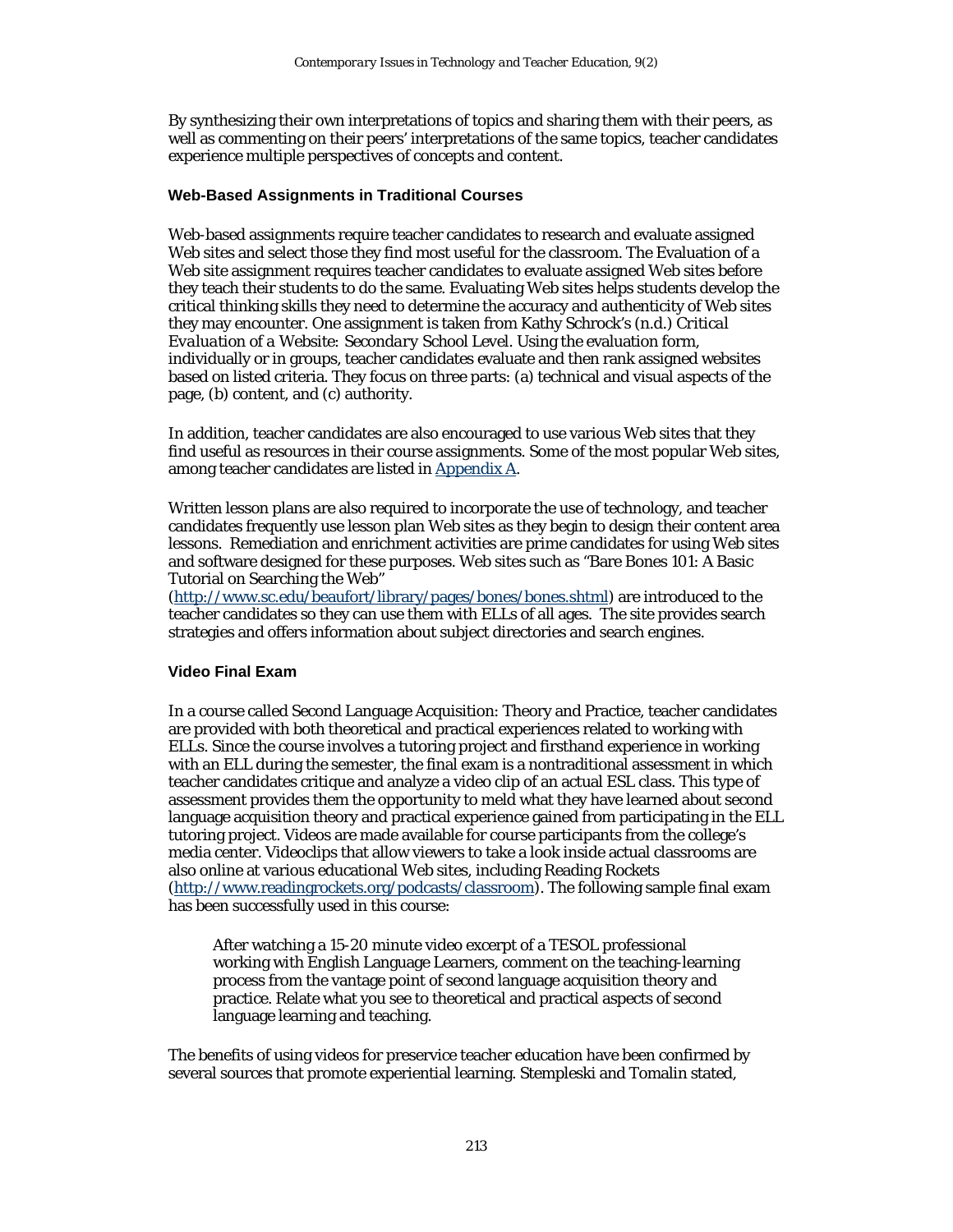"Using a video sequence in class is the next best thing to experiencing the sequence in real life…" (as quoted in Ebsworth, Feknous, Loyet, & Zimmerman, 2004, p. 146). Using video as a final exam in a TESOL teacher education program was designed to capitalize on the benefits of using the video as a medium to prepare ESL teachers. Integrating video technology requires teacher candidates to engage in critical observation and analysis of actual instruction. In so doing, they reflect on their own beliefs about second language acquisition theory and practice. They are also encouraged to construct meaning of the experiences observed. Teacher candidates acquire conceptual and foundational knowledge, as well as dispositions to enhance multiple intelligences, learning styles, and cultural diversity (Rodriguez & Pelaez, 2002). The primary principles of constructivist theory are applied by the teacher candidates as they assimilate their new content knowledge with their prior knowledge. Similarly, student learners take part in the construction of new knowledge as they combine their new language with their native language understandings.

#### **Linguistic Research Paper on the Language of Television**

In an introductory theoretical course on linguistics, our TESOL teacher candidates are expected to complete a field assignment that entails a comprehensive linguistic analysis of a 5-minute long videotaped and transcribed segment of a selected television program. In this assignment candidates are expected to meet the following course objectives: (a) use the terminology employed in linguistics appropriately, (b) examine the way languages are structured and used, (c) explain observations about the English language using linguistic categories and principles (Parker & Riley, 2005), (d) practice the basic skills of linguistic analysis through independent field work, and (e) apply linguistic concepts and knowledge to the ESL classroom. The purposes of this assignment also include raising awareness about the varieties of English that surround the TV viewer and sensitizing the teacher candidates to the complexity of the task confronting ELLs who watch television.

The task involves the following steps: (a) videotaping a TV program that depicts a family situation, (b) transcribing approximately 5 minutes of the show, (c) analyzing the taperecorded sample for nonstandard English in the areas of phonology, morphology, syntax, semantics, pragmatics, and language variation, and (d) discussing the findings in light of the task ELLs face when they watch American television. The task is authentic and requires teacher candidates to reflect on the complex issue of comprehension facing ELLs in the real world. The ultimate goal is for teacher candidates to decide whether (a) TV is a good source of input for learning English, (b) watching TV can interfere with or complement what is being taught in the classroom, (c) TV can be used as an input source in light of the variety of English used in the classroom.

#### **New York State ESOL Content Specialty Test Preparation**

In order to be certified as an English for speakers of other languages (ESOL) teacher in New York State, teacher candidates need to pass a series of certification exams. The first two exams—LAST (Liberal Arts and Science Test) and ATS-W (Assessment of Teaching Skills-Written) are required of all teacher candidates regardless of certification area. The third test is unique to each certification, so those seeking ESOL positions in New York need to pass the Content Specialty Test in ESOL. No published resource is available except for the sample tests and guidelines available on the New York State Education Department Web site (2003).

Many of our required or recommended texts have companion Web sites that double as test preparation resources. Borich's (2007) *Effective Teaching Methods*  (http://wps.prenhall.com/chet\_borich\_effective\_6/) and Pence and Justice's (2008)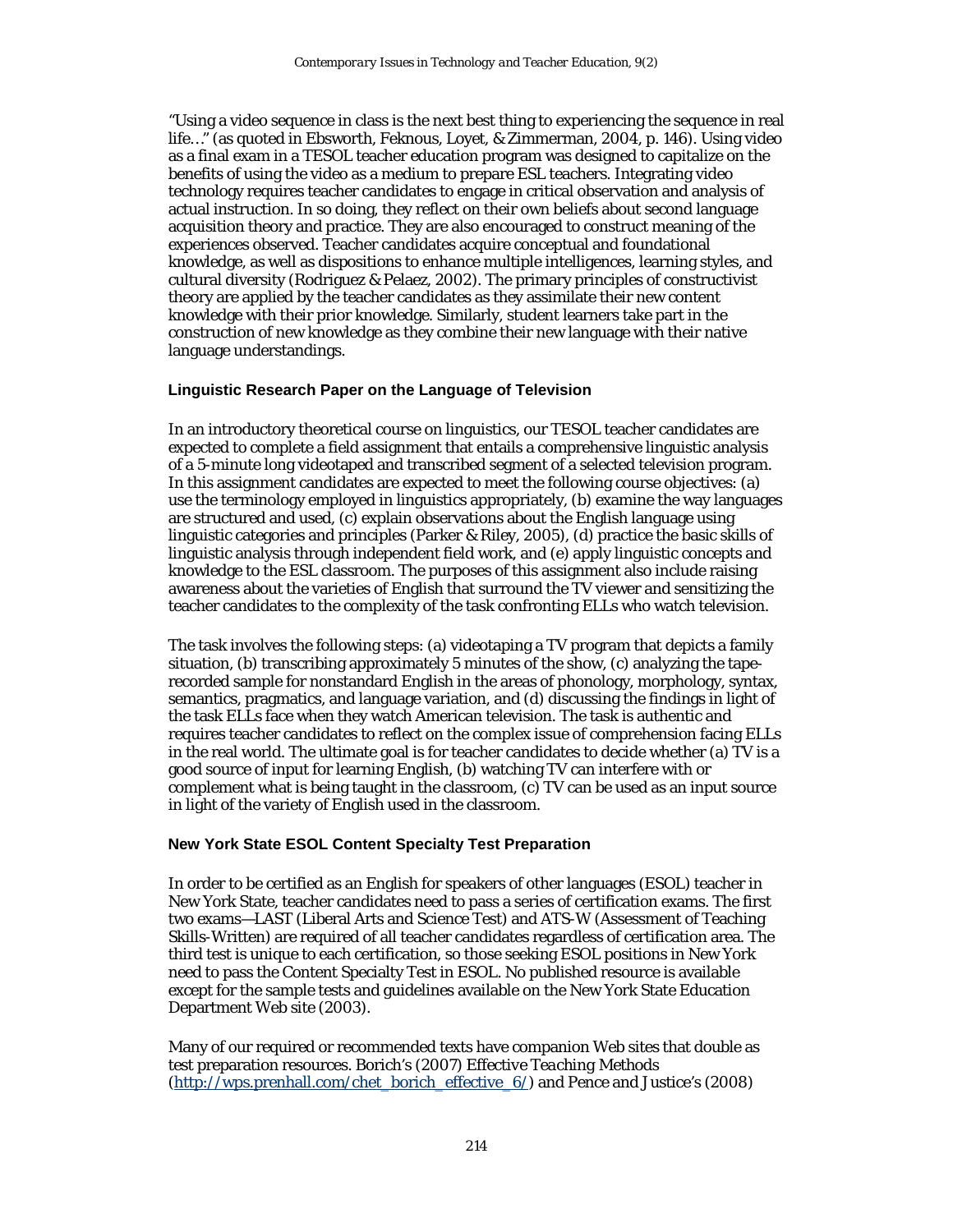## *Language Development: From Theory to Practice*

(http://wps.prenhall.com/chet\_pence\_language\_1/) both have such online support Web sites. Another excellent resource is the companion Web site to Henn-Reinke and Chesner's (2006) *Developing Voice Through the Language Arts*   $(\text{http://www.sagepub.com/dvllastudy/})$ . The multiple-choice questions present a selfdirected practice opportunity to our candidates, since the Web sites offer the correct answers as well as thorough explanations. They also provide an opportunity for our candidates to collaborate on test preparation and practice together the skills necessary to succeed on the teacher preparation exams.

#### **Tape-Recorded Tutoring**

The ELL tutoring project in the course titled Second Language Acquisition: Theory and Practice requires teacher candidates to meet with an ELL for a minimum of 8 hours. They must identify the communicative needs and goals of their students and design activities to help them meet those goals. Using a combination of strategies, teacher candidates must tape record sessions and analyze what happened during the sessions. Digital voice recording is also encouraged and used by many course participants. Teacher candidates keep a journal of their activities, as well as their students' responses and progress. In their journals, they reflect upon what worked, what did not work, and why. They then submit the reflective journal in two parts; the first half after 4 hours of tutoring at midsemester, and the second half after the completion of the tutoring project, but no later than 2 weeks before the end of the semester.

Requiring teacher candidates to record the tutoring sessions and complete a postanalysis (Appendix B) prepares them to become reflective practitioners. They reflect on the activities and strategies that they utilized with their tutees and examine their efficacy. Reflection enables teacher candidates to gain a deeper understanding of their instruction and plan for future practice. Honigsfeld and Schiering (2004) have documented that when teachers have the opportunity to reflect on their teaching practices, they develop (a) a better understanding of the teaching process, (b) stronger pedagogical skills, and (c) improved attitudes toward the teaching-learning process and their diverse students .

#### **Message Board**

The Molloy College intranet information portal includes both a chatroom and a message board for instructional purposes. The message board has gained increasing popularity among faculty and students, alike, to communicate online about course assignments, to clarify course requirements, and to share important resources to supplement face-to-face classes. We have found that the most successful message boards incorporate the characteristics of authentic learning tasks, such as student interaction for the purposes of "sharing their thoughts, relating their ideas to past experiences, collaborating with their peers, actively constructing their own meaning, and incorporating the diverse perspectives of others" (Woo, Herrington, Agostinho, & Reeves, 2007, p. 38).

#### **Action Research With Technology Integration**

The purpose of our two-semester-long action research course is the development of a proposal for classroom action research and the implementation of the project. Course participants are expected to reflect on their classroom practice, evaluate existing professional literature and research, develop action research questions, and then design and implement a practical investigation. We share Edge's (2002) to-the-point summary of the ultimate purpose of conducting action research: "Do not just believe it. Experience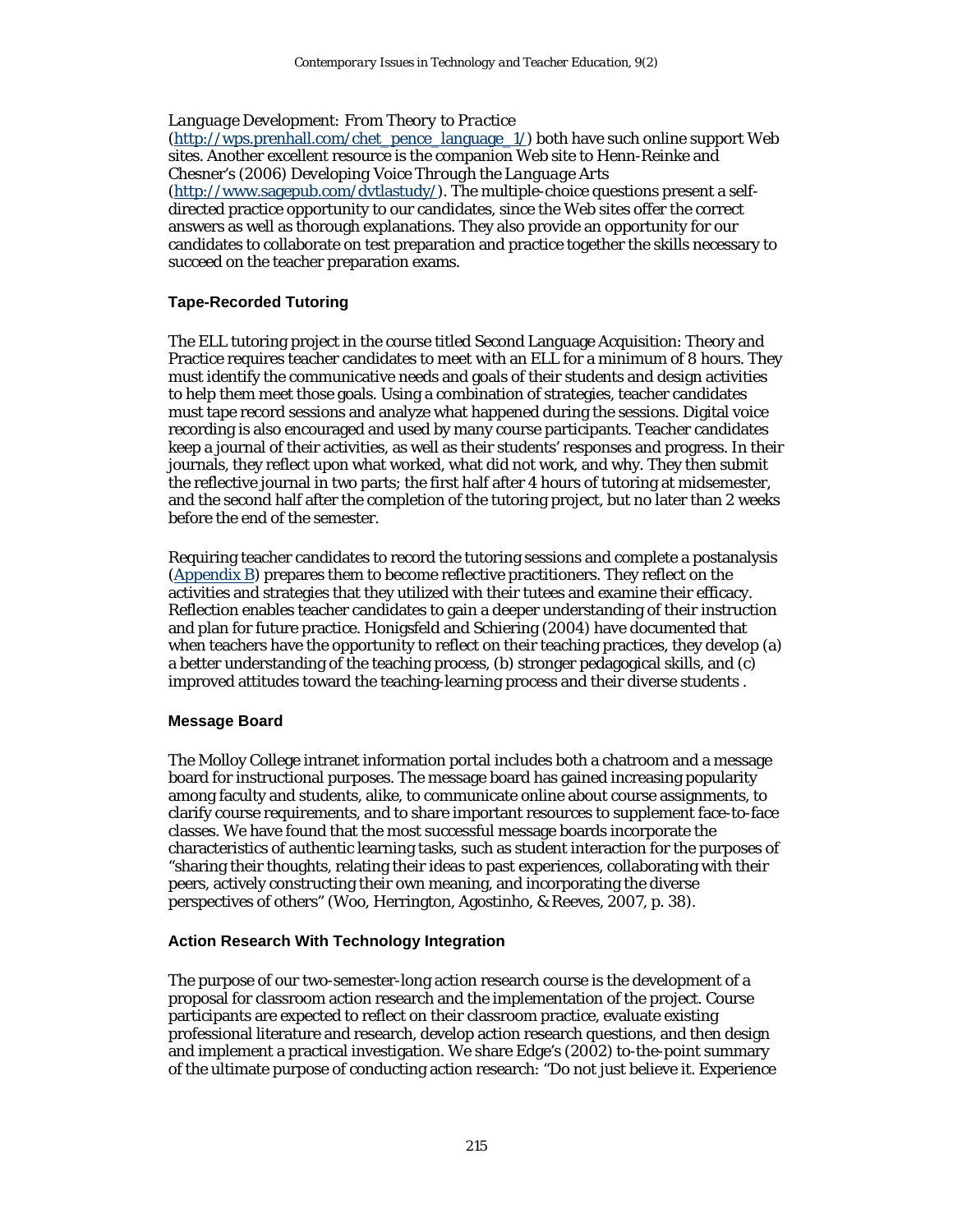it. What is the point of simply knowing it? Do it" (p. 9). We define the long-range course outcomes for teachers as becoming career-long learners, using action research to inform instruction and, thereby, to develop "best practice" strategies and activities.

In the TESOL program, the focus of the action research needs to be on language and literacy development; however, topics may include collaborative learning, differentiated instruction, learning styles, multiple intelligences, technology, or any other issue related to current research and practice in the teaching-learning process. The use of technology for a variety of purposes is considered essential in the development, implementation, and presentation of the research. Candidates conduct literature searches, develop a thesis paper, analyze their data using various computer programs, and present their findings using PowerPoint. Recently, we have seen an emergence of thesis topics directly focusing on technology, including (a) technology integration and ELLs' literacy skills, (b) podcasting to enhance oral language proficiency, (c) the use of television to enhance vocabulary development, and (d) film and second language literacy text.

Beyond these 10 approaches, additional implementations of technology also characterize our program. All division-wide, program-specific, or course-related announcements are made through the email system. Depending on the course content, some faculty members frequently take advantage of the college's subscription to TurnItIn (http://www.turnitin.com/), a Web-based plagiarism prevention tool. Others create blogs or wikis for their courses. Coursework often requires the use of online journals or supplemental online sites related to the assigned textbook, such as mylabschool.com. We have noted that teacher candidates tend use these resources more frequently than traditional printed materials based on reference pages of their assignments.

#### **Model for Technology Integration**

The techniques described above can be synthesized into a compact model with three pillars: (a) electronic assessment system (e-portfolios for individual assessment and program evaluation), (b) teacher candidates' technology-based course assignments and performances, and (c) Web-based instruction and communication. Within this threepronged model, flexibility of implementation is key to success and empowerment for preservice and in-service teachers. The increased reliance on technology in schools is a given, whether it be communication with the administration, the collection of data, or the use of technology to improve test scores. It is the responsibility of teacher preparation programs to prepare candidates with the latest technological tools of the profession.

Helping our teacher candidates become proficient in using technology in a constructivist way in all of their academic endeavors is woven throughout our programs. We provide opportunities for constructivist teaching and learning through authentic, real-life tasks and situations. Experiential learning with and through technology is emphasized in all of our courses. In addition, we continuously implement the *National Educational Technology Standards for Teachers*. The Division of Education has a dedicated computer lab with a staff that provides individual assistance to teacher candidates when needed.

Among the first requirements of all of our programs is a course aimed at providing teachers with the technology tools needed for successful lesson planning. At the undergraduate level, teacher candidates take a course titled Instructional Technology for Teachers, and at the graduate level they take Advanced Technology for Inclusive Classroom Teachers or Advanced Instructional Technology, a course taken by those who demonstrate mastery of the skills learned in the basic courses.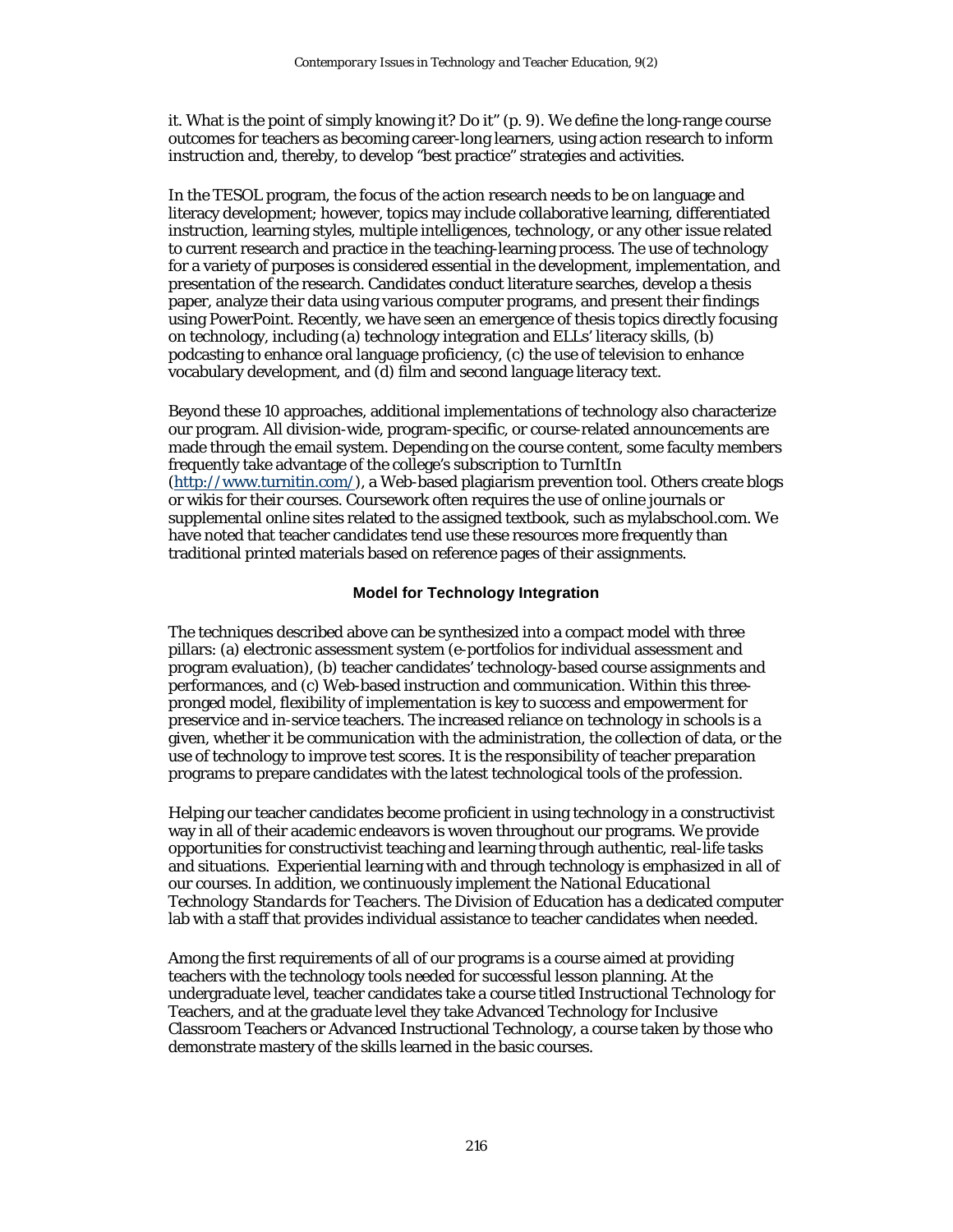Technology offers our TESOL teacher candidates a medium by which they can enrich and transform language learning and teaching for their ELLs. It can be a bridge that connects the current knowledge of diverse students and the knowledge we want them to acquire. What best describes this approach is often labeled as constructivist learning, which was summarized by Grace (1999) as one that is "continual, effortless, independent of reward and punishment, never forgotten, inhibited by testing, and dependent on the growth of the learner." Smith (as quoted in Grace) claimed that, on the other hand, learning is often viewed as "occasional, hard work, dependent on reward and punishment, easily forgotten, ensured by testing, and dependent on memorization" (p. 50).

Technology integration should not be done just on occasion, nor is it meant to be hard work that can be easily forgotten. We expect teacher candidates not to use technology for the sake of simply using it, but rather to engage in critical analysis and reflection to identify which modes of technology most complement their teaching and student learning outcomes. Through analysis and reflection we can learn how technology can be used effectively in a TESOL preparation program.

#### **References**

August, D., & Hakuta, K. (Eds.). (1998). *Educating language-minority children.* Washington, DC: National Academy Press.

Borich, G. D. (2007). *Effective teaching methods: Research based practice* (6th ed.). Upper Saddle River, NJ: Pearson.

Council of Chief State School Officers. (1992). *Recommendations for improving assessment and monitoring of students with Limited English Proficiency*. Author: Washington D.C.

Cummins, J. (2001). Instructional conditions for trilingual development. *International Journal of Bilingual Education and Bilingualism, 4*(1), 61-75.

Ebsworth, M. E., Feknous, B., Loyet, D., & Zimmerman, S. (2004, April). Tape it yourself: Videotapes for teacher education. *ELT Journal, 58*(2), 145-154.

Echevarria, J., Vogt, M., & Short, D. J. (2007). *Making content comprehensible for English Learners: The SIOP model* (3rd ed.). Boston: Allyn and Bacon.

Edge, J. (Ed.). (2001). *Action research.* Alexandria, VA: TESOL.

Egbert, J., Paulus, T. M., & Nakamichi, Y. (2002). The impact of CALL instruction on classroom computer use: A foundation for rethinking technology in teacher education*. Language Learning and Technology, 6*(3), 108-126.

Grace, M. (1999). When students create curriculum. *Educational Leadership, 57*(3), 50- 52.

Henn-Reinke, K., & Chesner (2006). *Developing voice through the language arts.* Thousand Oaks, CA: Sage.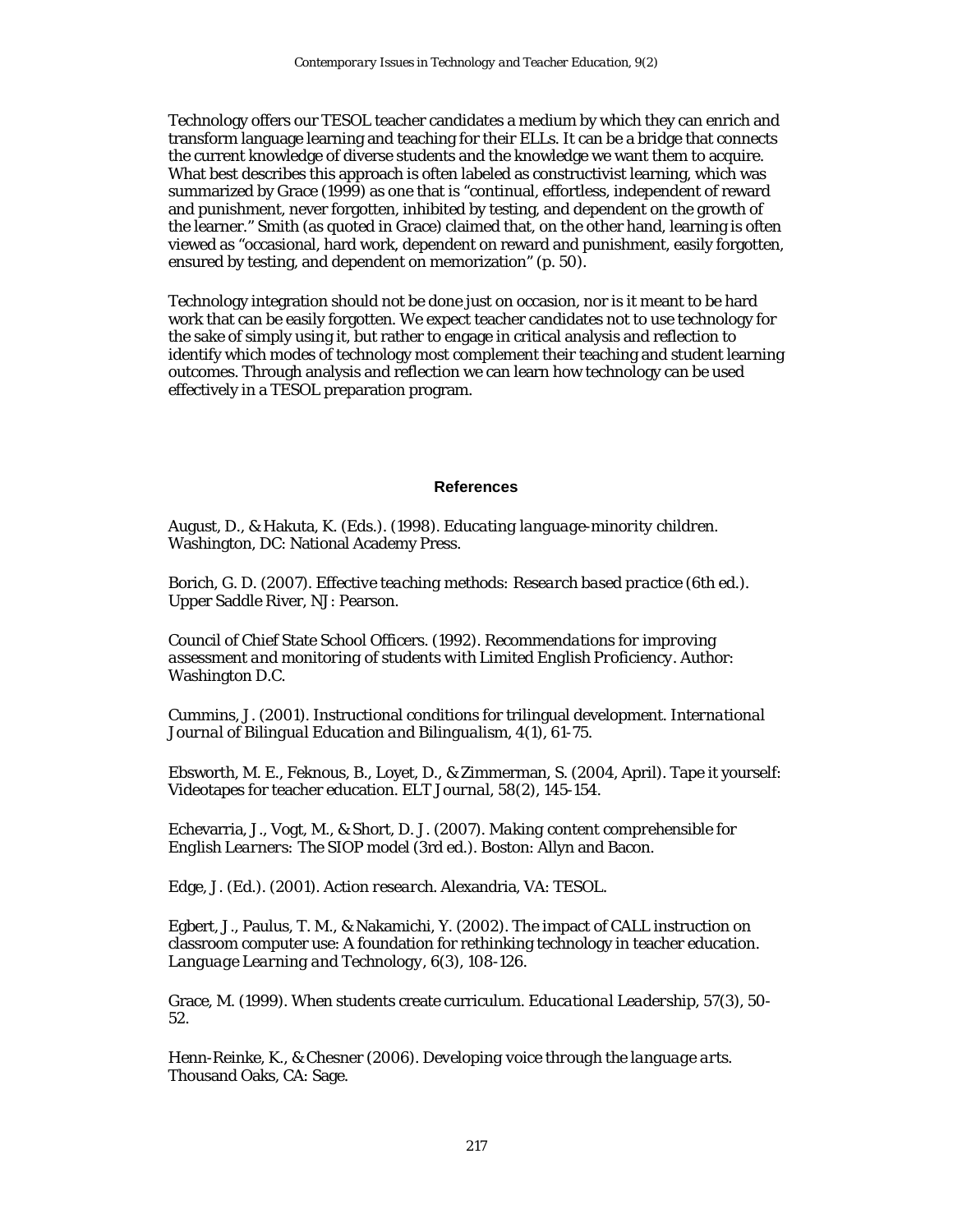Honigsfeld, A., & Schiering, M. (2004). Diverse approaches to the diversity of learning styles in teacher education. *Educational Psychology, 24,* 487-507.

International Society for Technology in Education. (2000). *Educational technology standards and performance indicators for all teachers.* Retrieved from http://www.iste.org/Content/NavigationMenu/NETS/ForTeachers/2000Standards/NE TS for Teachers 2000.ht

Kassen, M. A., Lavine, R. Z., Murphy-Judy, K., & Peters, M. (Eds.). (2007). *Preparing and developing technology-proficient L2 teachers.* San Marcos, TX: The Computer Assisted Language Instruction Consortium.

Kohn, E. R., & Hibbitts, B. J. (2004). Beyond the electronic portfolio: A lifetime personal web space. *Educause Quarterly, 27*(4), 7-10.

Lacina, J. (2005). Promoting language acquisitions: Technology and English language learners. *Childhood Education, 81*, 113-115.

Meskill, C., Mossop, J., DiAngelo, S., & Pasquale, R. K. (2002). Expert and novice teachers talking technology: Precepts, concepts, and misconcepts. *Language Learning and Technology, 6*(3), 46-57.

Murphy, E. (1997). *Characteristics of constructivist learning and teaching*. Retrieved from the Memorial University of Newfoundland Web site: http://www.stemnet.nf.ca/~elmurphy/emurphy/cle3.html

New York State Education Department. (2003). *New York State teacher certification examination preparation guide: English to speakers of other languages (ESOL).*  Retrieved from http://www.nystce.nesinc.com/PDFs/NY\_fld022\_prepguide.pdf

Ovando, C.J., Collier, V.P., & Combs, M.C. (2003). *Bilingual and ESL classrooms: Teaching in multicultural contexts* (3rd ed.). New York: McGraw-Hill.

Parker, F., & Riley, K. (2005). *Linguistics for non-linguists* (4th ed.). Boston: Allyn and Bacon.

Pence, K. L., & Justice, L. M. (2008). *Language development: From theory to practice.* Upper Saddle River, NJ: Pearson.

Richard, C. (2005). The design of effective ICT-supported learning activities: Exemplary models, changing requirements, and new possibilities. *Language Learning and Technology, 9*(1), 60-79.

Rodriguez, D., & Pelaez, G. (2000, November) *Reaching TESOL teachers through technology.* Paper presented at the annual meeting of Teachers of English to Speakers of Other Languages, Puerto Rico.

Rosetta Stone. (2006) [Software]. Available from www.rosettastone.com

Shrock, K. (n.d.). *Critical evaluation of a website: Secondary school level*. Retrieved from http://school.discoveryeducation.com/schrockguide/evalhigh.html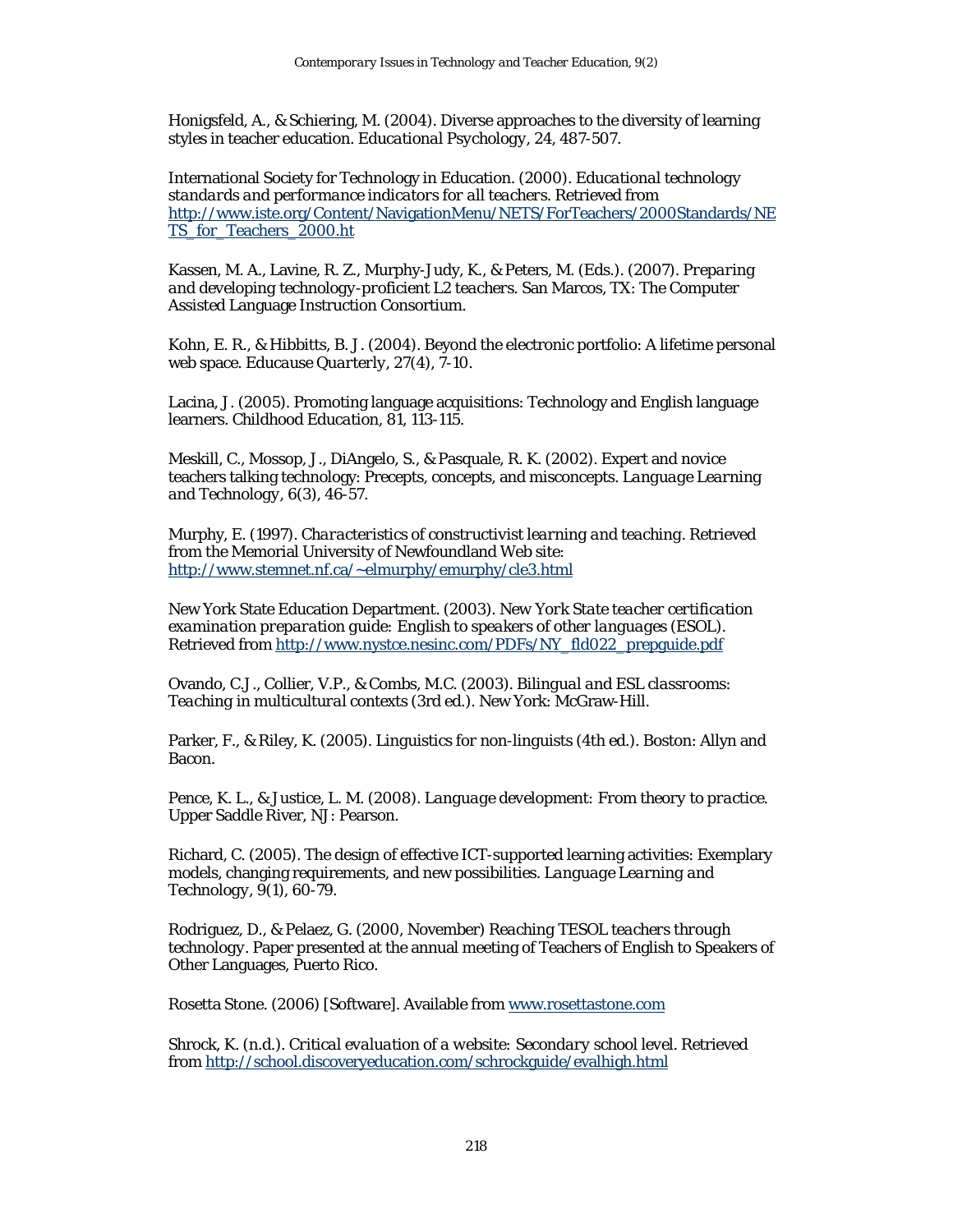Tallent-Runnels, M. K., Thomas, J. A., Lan, W. Y., Cooper, S., Ahern, T. C., Shaw, S. M., & Liu, X. (2006). Teaching courses online: A review of the research. *Review of Educational Research, 76*(1), 93-135.

Tapscott, D. (1998). *Growing up digital: The rise of the net generation*. New York: McGraw-Hill.

Teachers of English to Speakers of Other Languages. (2004). *TESOL research agenda*. Retrieved from http://www.tesol.org/s\_tesol/seccss.asp?CID=236&DID=1708

Thomas, W.P., & Collier, V. P. (2002). *A national study of school effectiveness for language minority students' long-term academic achievement.* Retrieved from the eScholarship Repository Web site: http://repositories.cdlib.org/crede/finalrpts/1\_1\_final/

Verdugo, D. R., & Belmonte, I., A. (2007). Using digital stories to improve listening comprehension with Spanish young learners of English. *Language Learning and Technology, 11*(1), 87-101

Woo, Y., Herrington, J., Agostinho, S., & Reeves, T. C. (2007). Implementing authentic tasks in Web-based learning environments. *Educause Quarterly, 30*(3), 36-43.

#### **Author Note**

Andrea Honigsfeld Molloy College Email: honigsfeld@molloy.edu

Vicky Giouroukakis Molloy College Email: vgiouroukakis@molloy.edu

Audrey Cohan Molloy College Email: acohan@molloy.edu

Maureen Walsh Molloy College Email: mwalsh@molloy.edu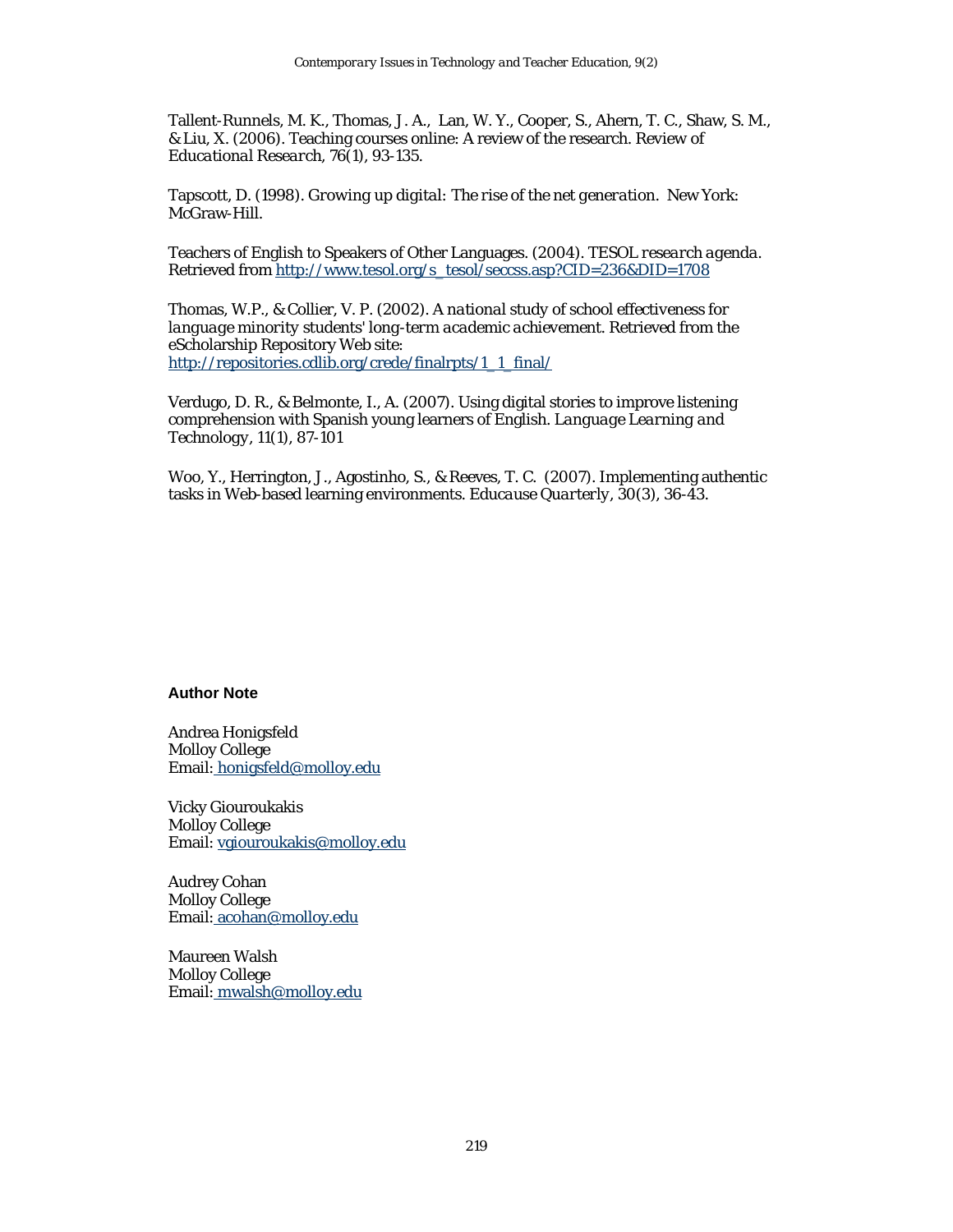## **Appendix A Favorite Web Sites for Teachers**

#### 1. Teaching ideas

www.eslcafe.com www.colorincolorado.org www.scholastic.com www.webenglishteacher.com/esl.html

#### 2. Internet translation sites

http://babelfish.yahoo.com www.itools.com

3. Culture-specific information

www.culturalorientation.net/pubs.html www.culturegrams.com

## 4. Online dictionaries

www.wordcentral.com www.dictionary.reference.com

#### 5. An online source for idioms, sayings, and figures of speech

www.clichesite.com/index.asp

#### 6. Lesson plans, classroom resources, teaching tips

www.everythingesl.net www.atozteacherstuff.com www.educationworld.com www.eslpartyland.com

7. Lesson plans, classroom resources, games

http://school.discoveryeducation.com http://puzzlemaker.school.discoveryeducation.com www.eslkidstuff.com www.abcteach.com